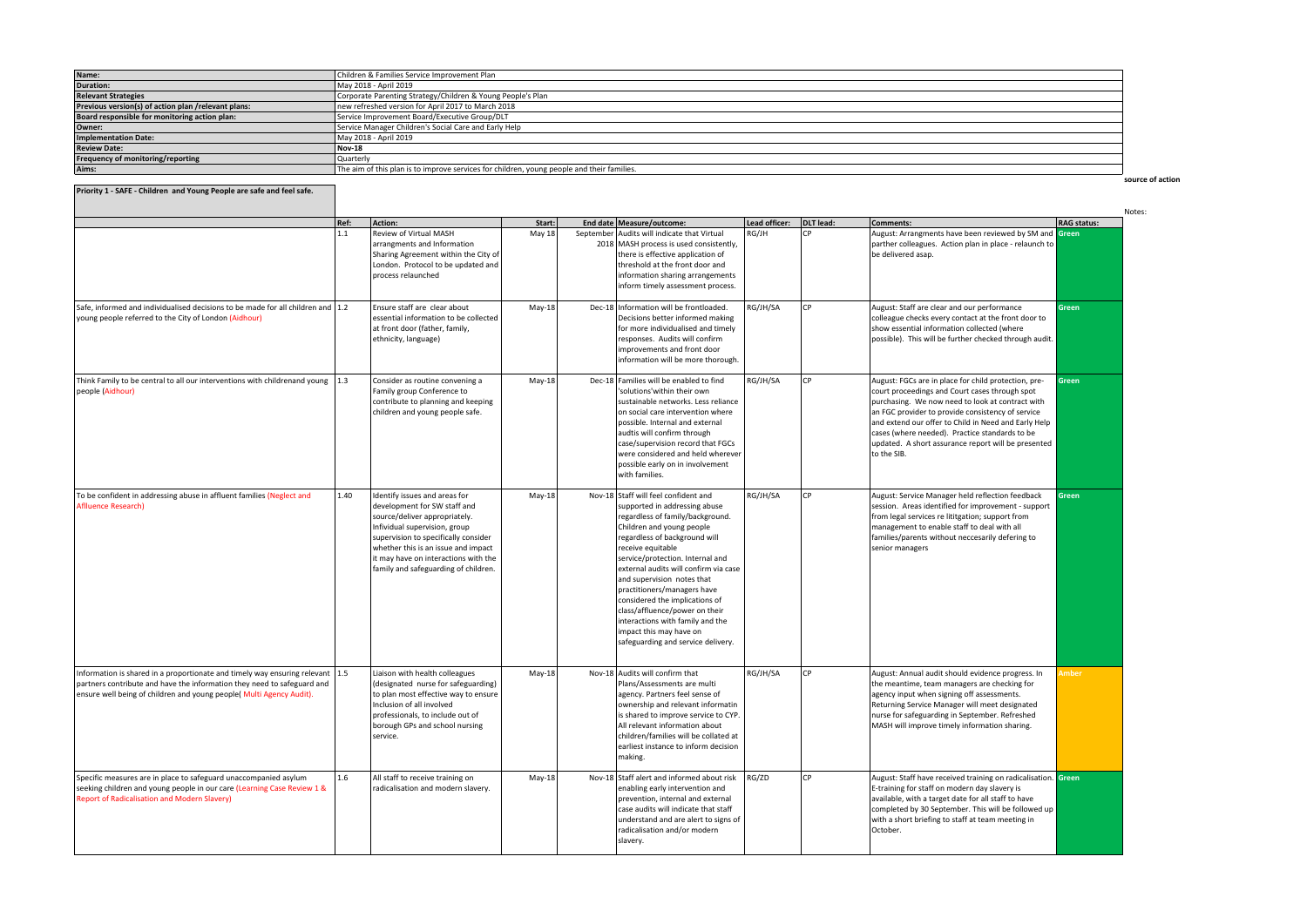|                                                                                                                                               | 1.6a             | Specific risk assessment templates<br>created for each risk.                                                                                                                                                                                  | $May-18$ | Dec-18 Individual risk assessments on every RG/JH//SA<br>case file and updated 6 monthly.<br>Specific risk for individuals will be<br>recognised and where possible<br>mitigated against at earliest<br>possible opportunity. Internal and<br>external audits will confirm an<br>individualised response to each<br>young person.                                                                    |          | l CP         | August: There is a general risk assessment as<br>approved by the Service Improvement Board. Staff<br>have used specific risk assessments to date, such as<br>for domestic abuse. The returning service manager<br>will create specific risk assessments by end<br>September, and create links to these in the practice<br>standards. | <b>Amber</b> |
|-----------------------------------------------------------------------------------------------------------------------------------------------|------------------|-----------------------------------------------------------------------------------------------------------------------------------------------------------------------------------------------------------------------------------------------|----------|------------------------------------------------------------------------------------------------------------------------------------------------------------------------------------------------------------------------------------------------------------------------------------------------------------------------------------------------------------------------------------------------------|----------|--------------|--------------------------------------------------------------------------------------------------------------------------------------------------------------------------------------------------------------------------------------------------------------------------------------------------------------------------------------|--------------|
|                                                                                                                                               | 1.6 <sub>b</sub> | Guidance to be devleoped re risk<br>assessments and referral pathways<br>to Channel and NRM                                                                                                                                                   | $May-18$ | Dec-18 Risk escalated appropriately<br>ensuring timely expert intervention<br>to reduce potential harm to CYP.<br>Internal and external auditing will<br>confirm that staff understand and<br>where appropriate are able to use<br>appropriate referral pathways.                                                                                                                                    | PD/RG    | $\mathsf{C}$ | August: Guidance in place for referral pathways to<br>Channel and NRM. Needs adding to the Practice<br>Standards via hyperlink so it is accessible, and staff<br>remember it is there. Guidance needs writing re risk<br>assessments. Short assurance report to be produced<br>to evidence impact.                                   | <b>Imber</b> |
|                                                                                                                                               | 1.6с             | If concerns raised about CYP<br>working illegally strategy discussion<br>to take place with police and Sec 47<br>instigated. Practice standards<br>updated accordingly.I                                                                      | $May-18$ | Sep-18 Risk will be identified and managed RG/JH/SA<br>early on. Protective/preventative<br>measures can be put in place.<br>Internal/external audit will confirm<br>that processes are in place,<br>understood and used.                                                                                                                                                                            |          |              | August: Team managers fully aware of this new<br>process. The practice standards are fully updated<br>every six months, the next edition will be shared by<br>30 September.                                                                                                                                                          | <b>Green</b> |
|                                                                                                                                               | 1.6.d            | Missing protocol to be reviewed to<br>ensure that if a young person in our<br>care goes missing, education<br>establishments to be contacted<br>within 24 hours. Practice Standards<br>to be amended accordingly.                             | May-18   | Sep-18 Multi agency response to any<br>missing episode which is robust and<br>understood by all - fully informed<br>response will offer best chance of<br>locating/safeguarding young<br>person. Internal and external audits<br>will demonstrate consistent multi<br>agency reponse applied in line with                                                                                            | RG/JH/SA | <b>CP</b>    | August: As above. Further information from the<br>charity 'missing' has been circulated to the team, and<br>a short briefing on 'missing' will take place on 5<br>September.                                                                                                                                                         | <b>Green</b> |
| Address risks to vulnerable adolescents in the city of London in line with<br>CHSCB strategy.(CHSCB Vulnerable Adolescents Strategy 2017-19). | 1.7              | Data collection around broader<br>vulnerablities to be collated in order<br>to understand City picture                                                                                                                                        | May-18   | Dec-18 Information collated will inform and RG/JH<br>shape our bi-monthly Vulnerable<br>Adolescent Forum and City of<br>London's response.                                                                                                                                                                                                                                                           |          | CP           | August: The last Vulnerable Adolescent Forum<br>(August) asked partners to share information to build<br>our wider profile, so we can address any risks<br>identified. This will be captured and analysed by the<br>next Forum (October)                                                                                             | <b>Green</b> |
|                                                                                                                                               | 1.7a             | Secure a more robust data sharing<br>agreements with the Cof L schools<br>to allow a more rigourous process of<br>infomration sharing around<br>vulnerable CYP                                                                                | $May-18$ | Dec-18 Vulnerable young people will be<br>flagged at an earlier stage and from<br>a wider referral network. It would<br>be expected that there will be an<br>increase in terms of<br>referrals/consultation between C of<br>L EH and CSC and City based<br>schools.                                                                                                                                  | RG/JH/PD | <b>CP</b>    | August: Returning service manager has appointment Green<br>with CoL police and Education lead on 19 September,<br>looking at pan london work on data sharing with<br>schools after an incident of domestic abuse.                                                                                                                    |              |
|                                                                                                                                               | 1.7 <sub>b</sub> | Review of our interface with British<br>Transport Police in relation to major<br>transport hubs in the City &<br>vulnerable young people coming to<br>notice.                                                                                 | $May-18$ | Sep-18 Potential trends/hot spots can be<br>identified which will inform<br>planning at MASE/VAF. There will<br>be a regular input of information to<br>relevant forums and possibility of<br>increase in referrals re vulnerable<br>adolescents coming to notice.                                                                                                                                   | RG/JH    | l CP         | August: As part of review/refresh of MASE and VAF,<br>Police lead is contacting all relelvant policing<br>departments to attend/feed into bi-monthly<br>meetings.                                                                                                                                                                    | <b>Green</b> |
|                                                                                                                                               | 1.7c             | Consideration to be given to ongoing<br>programme of training to hotel and<br>serviced apartment staff around<br>awareness of vulnerable CYP                                                                                                  | $May-18$ | Sep-18 There will be greater awareness of<br>CYP at potential risk of harm within<br>our community which will inform<br>our response. Potential trends/hot<br>spots can be identified which will<br>inform planning at MASE/VAF.<br>There will be a regular input of<br>information to relevant forums and<br>possibility of increase in referrals re<br>vulnerable adolescents coming to<br>notice. | RG/PD    | $\mathsf{C}$ | August: The City of London police are going to test<br>hotel/service apartment awareness by sending in<br>cadets to test out their practice. A conference is<br>planned for the new year 2019 to share evidence<br>and train hotel staff.                                                                                            | <b>Green</b> |
|                                                                                                                                               | 1.7 <sub>d</sub> | Liaison with neighbouring LA's<br>around their Contextual<br>Safeguarding response. Attendance<br>at neihbouring MASE, Vulnerable<br>Adolescent Forum meetings. Invite<br>neighbouring colleagues to C of L<br>MASE/VAF to share informtaion. | $May-18$ | Oct-18 We will develop an effective forum $RG/JH$<br>for sharing of information, planning<br>and intervention to reduce risk to<br>vulnerable young people which is<br>able to take account of trends from<br>neighbouring boroughs that may<br>impact on City CYP. We can<br>consider how to develop our own<br>'Contextual Safeguarding response'.                                                 |          | CP           | August: Team manager has asked to attend local<br>borough MASE/VAFs. Police Lead has invited<br>Contextual Safeguarding lead from Hackney to<br>attend next MASE/VAF                                                                                                                                                                 | <b>Green</b> |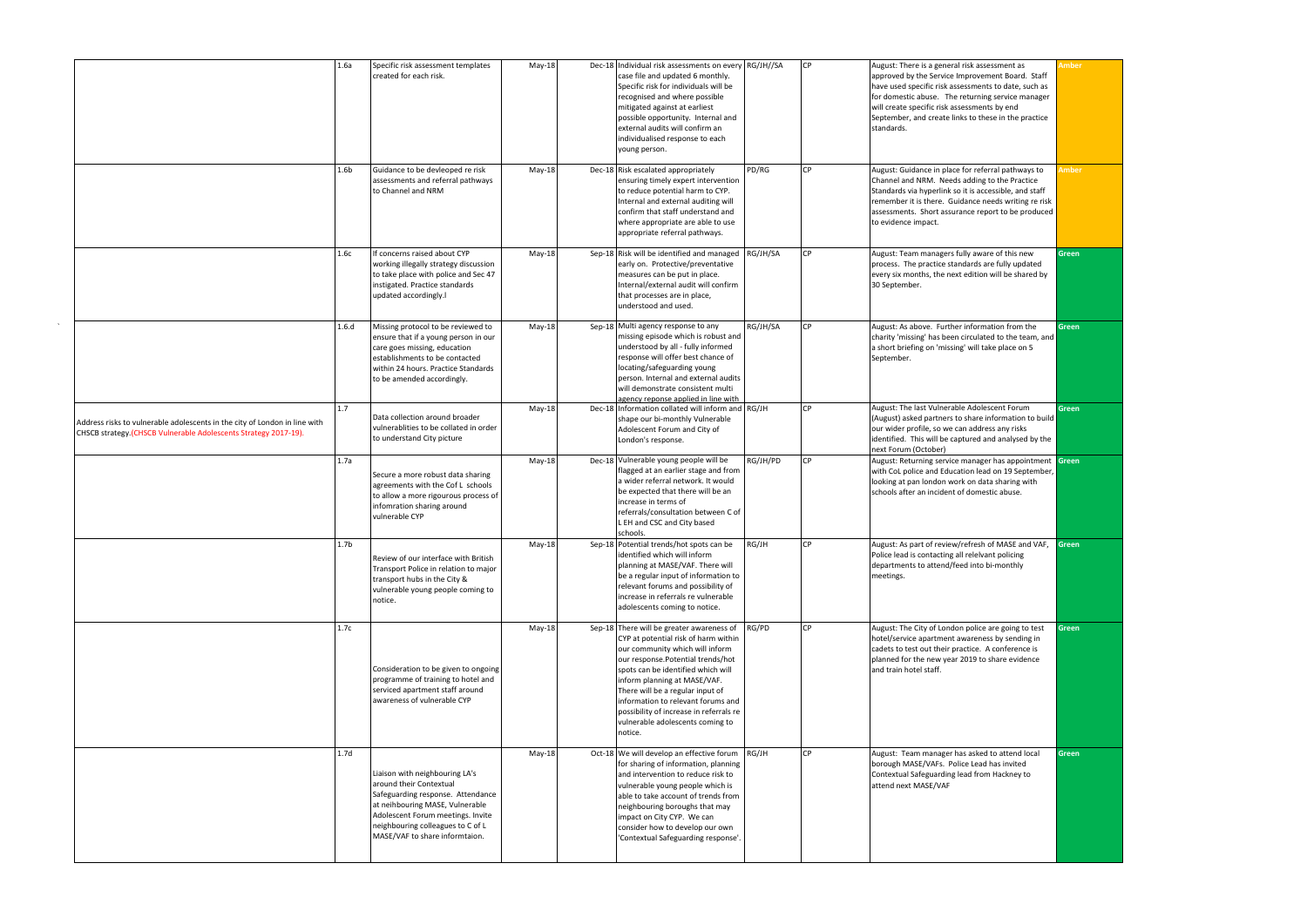|                                                                                                                                                      | 1.7e | MASE & VAF to be held bi monthly<br>to devielop and coordinate<br>safeguarding of young people from<br>abuse and exploitation. Specific<br>Action Plan will detail s | $May-18$ | Sep-18 MASE & VAF will become a regular<br>process, ingrained and valued and<br>understood by relevant<br>professionals as having a<br>worthwhile role in understanding<br>our local picture and how to inform<br>our response. It will be well<br>attended and information shared/<br>actions agreed will positively impact<br>our response to safeguarding<br>vulnerable YP. | RG/JH | <b>ICP</b> | August: MASE/VAF this month covered review of<br>Terms of Reference; Action Plan; local information<br>dataset. Invitation list has been updated and<br>refreshed to include all relevant partners. Report on<br>progress will be ready Nov.                                                                                                                                    | Green        |
|------------------------------------------------------------------------------------------------------------------------------------------------------|------|----------------------------------------------------------------------------------------------------------------------------------------------------------------------|----------|--------------------------------------------------------------------------------------------------------------------------------------------------------------------------------------------------------------------------------------------------------------------------------------------------------------------------------------------------------------------------------|-------|------------|---------------------------------------------------------------------------------------------------------------------------------------------------------------------------------------------------------------------------------------------------------------------------------------------------------------------------------------------------------------------------------|--------------|
| Embed a theory of practice into the social work function within the City of<br>London Children's Services.(Aidhour case review).                     | 1.8  | Scope and source a Systemic model<br>of Social work practiceto be rolled<br>out across the service.                                                                  | $May-18$ | Dec-18 This will result in a common<br>understanding and application of<br>social work theory across our<br>workforce and greater engagement<br>with and understanding of children<br>and families. Children and their<br>families swill be supported in a<br>consitstent and systemic way<br>reflected and evidenced in practice<br>and supervision.                          | RG/ZD | <b>CP</b>  | August: Workforce development finalised the<br>specification for the tender of learning and<br>development services for social care, one area within<br>the tender being training for children's social care in<br>Systemic Practice. We await responses to tender.<br>This is in the workforce development plan (priority<br>(2), as owned by the Workforce Development Group. | <b>Amber</b> |
| Ensure we have a skilled and appropriately trained workforce to support<br>service users in the city. (New National framework to be introduced 2020) | 1.9  | Ensure that the Knowledge and Skills<br>Statements are embedded into<br>Social Work practice for Adults and<br><b>Children's Services</b>                            | Aug-18   | Mar-19 $\vert$ 1. Job descriptions for Social<br>Workers / Practice leaders are<br>revised to ensure compliance with<br>KSS<br>2. Learning needs are identified as<br>appropriate and action plans put in<br> place.                                                                                                                                                           | RG/ZD | CP.        | August: RG and ZD have met to go through<br>workforce development as staff work towards<br>national accredition and a People wide training offer<br>is in place. Tender underway. RG to lead social care<br>staff in readiness for training offer.                                                                                                                              | <b>Green</b> |

| Priority 2: - POTENTIAL - Our children and young people have equal<br>opportunities to enrich their lives and are well perpared to reach their<br>potential in adulthood.                                                             |                  |                                                                                                                                                                                                                                          |          |                                                                                                                                                                                                                                                      |               |            |                                                                                                                                                                                                                                                                                                                                                                                               |                  |
|---------------------------------------------------------------------------------------------------------------------------------------------------------------------------------------------------------------------------------------|------------------|------------------------------------------------------------------------------------------------------------------------------------------------------------------------------------------------------------------------------------------|----------|------------------------------------------------------------------------------------------------------------------------------------------------------------------------------------------------------------------------------------------------------|---------------|------------|-----------------------------------------------------------------------------------------------------------------------------------------------------------------------------------------------------------------------------------------------------------------------------------------------------------------------------------------------------------------------------------------------|------------------|
| Specific aim:                                                                                                                                                                                                                         | Ref:             | Action:                                                                                                                                                                                                                                  | Start:   | End: Measure/outcome:                                                                                                                                                                                                                                | Lead officer: | DLT lead:  | <b>Comments:</b>                                                                                                                                                                                                                                                                                                                                                                              | <b>Green</b>     |
| Children, young people and their families have clear plans with focused,<br>measurable outcomes. Progress is monitored and evidenced. (Aidhour<br>audit and Ofsted recommendations 2016 - see also Ofsted SIP Priority 5<br>attached) | 2.1              | Review our assessment templates,<br>plans, meetings and supervision<br>process to ensure that it is informed<br>by 'Signs of Safety' model of<br>practice.                                                                               | $May-18$ | Nov-18 Families will be clear about why<br>social care are involved, what they<br>are working towards and the<br>difference this will make. Plans are<br>clear, pertinent, measurable and<br>time limited. Next external audit<br>will confirm this. | RG/JH/SA      | <b>ICP</b> | August: Our templates were fully redesigned. We<br>found that these were not delivered as expected by<br>IT staff. The new IT support has been contracted to<br>Agylisis, commencing 1 September. The templates<br>will be forwarded and test runs made. SMART<br>training is in place for 19 September.                                                                                      | Green            |
|                                                                                                                                                                                                                                       | 2.2 <sub>b</sub> | Targeted training to ensure all<br>practitioners are able to produce<br>plans that are timely, have clear<br>measurable outcomes, that are<br>child focused and able to support,<br>monitor and evidence progress.                       | $May-18$ | Jan-18 All plans (CIN, CP, CLA, Pathway,<br>PEPs ) are consitstently SMART with<br>clear outcomes that are child<br>focused, and where possible<br>integrate CYPs views. Progress<br>traced through thematic audits.                                 | RG/JH/PD/ZD   | CP         | August: The IRO/CP chair is running staff/manager<br>training on 19 Setpember. The workforce<br>development plan (1.29) for the department is<br>ensuring that trainers are developed and our offer<br>consistent. The topic is on our management meeting<br>agenda on a monthly basis, with managers aware<br>that this is a key performance area to achieve change<br>across the workforce. | <b>Green</b>     |
|                                                                                                                                                                                                                                       | 2.2c             | Plans to be updated as<br>circumstances and needs change<br>whilst ensuring original purpose for<br>involvement is not lost                                                                                                              | $May-18$ | Jan-18 Plans are dynamic and relevant to<br>the child/young persons current<br>situation. As above, management<br>review, supervision notes, internal<br>and external audit will confirm<br>improvement.                                             | RG/JH/SA      |            | August: training is in place for managers and social<br>workers. Impact of training on dynamic plans will be<br>audited in November and reported in the new year.                                                                                                                                                                                                                             | <b>Amber</b>     |
|                                                                                                                                                                                                                                       | 2.2d             | All Social work staff to have<br>obiectives in their individual<br>Performance Development<br>appraisals that focus on ensuring all<br>plans are completed to a high<br>standard within statutory<br>timescales.                         | $May-18$ | Nov-18 Staff understand the importance of RG/JH/SA<br>routinely completing all plans to a<br>consistently high standard within<br>statutory timescales and that failure<br>to do so could be treated as a<br>performace issue.                       |               | <b>ICP</b> | May 2018: All SW staff now have performance<br>development outcomes that are specifically related<br>to this action which will be reveiwed throughout the<br>year at every supervision.                                                                                                                                                                                                       | <b>Completed</b> |
| Intervention should be timely, focused and regularly reviewed with clear<br>exit strategies identified in order to avoid drift (Aidhour audit)                                                                                        | 2.3              | Consideration to be given to exit<br>strategies in planning and<br>throughout case management. TM<br>and SM to consider how this can be<br>implemented/formalised as part of<br>the ongoing process of our<br>involvement with families. | $May-18$ | Jan-19 $\vert$ Cases are ended confidently when<br>families chose to discontinue where<br>does not reach CP threshold.<br>Internal/external audits will confirm<br>that involvment is purposeful and<br>timely and there is no 'drift'.              | RG/JH/SA      | <b>ICP</b> | August: one family disengaged with CP process.<br>Advice sought. Stepped up to PLO to avoid drift. We<br>have started to use Early Help as a step down from<br>CIN, so that statutory involvment can cease where<br>safe to do so.                                                                                                                                                            | Amber            |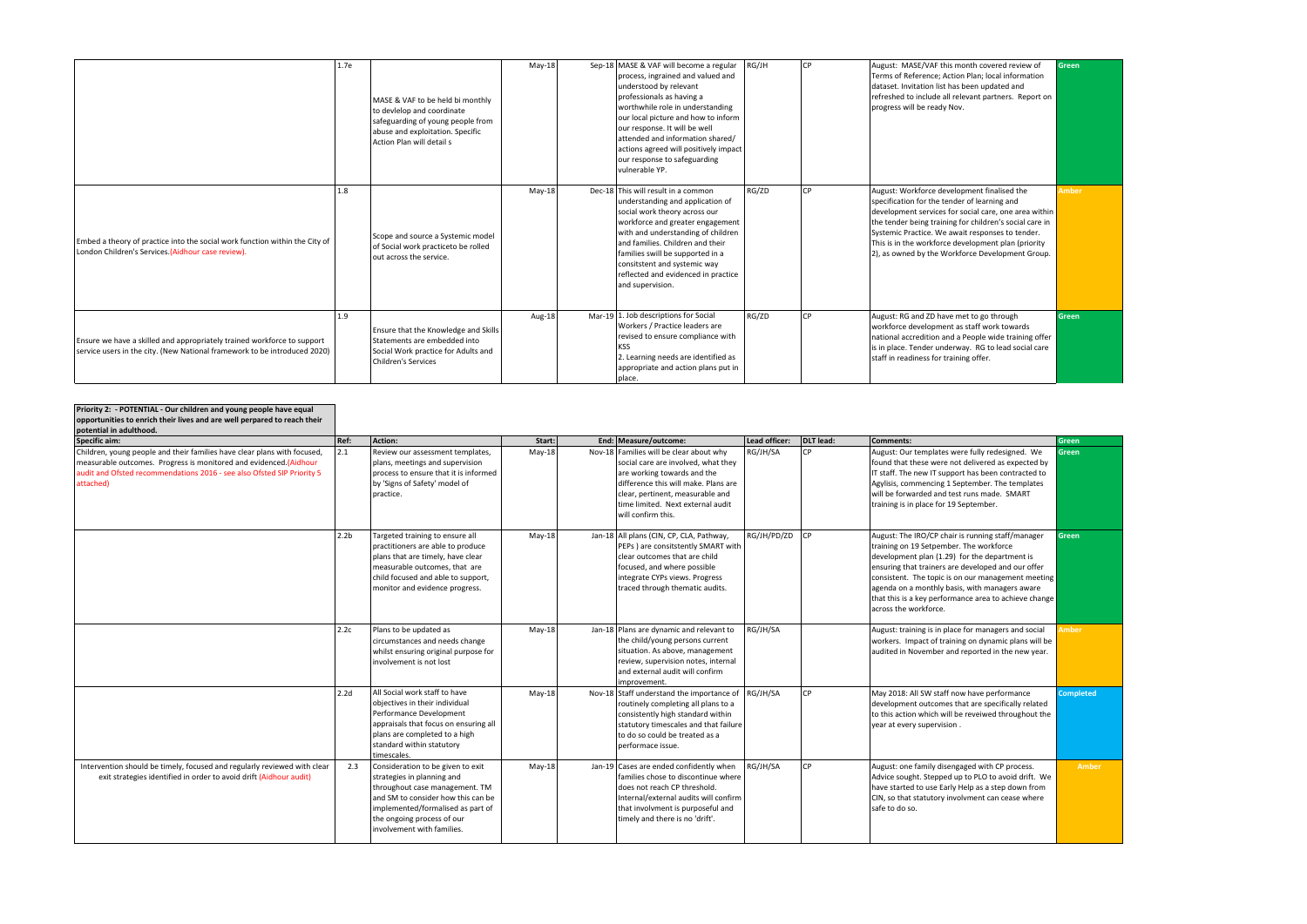|                                                                                                                                                                                                                                                                            | 2.3a             | Review of case closure process for<br>practioners on electronic case file<br>system to expediate case closures.<br>For discussion with Mosaic support<br>service to identify barriers to<br>prompt closure once work has<br>ceased. | $May-18$ | Jan-19 There is no delay to closing cases<br>due to process issues on electronic<br>recording system. Internal/external<br>audits/ data performance confirm<br>cases are closed when work with<br>family ceases.                                                                                                                                                                                                                                | RG/JH/SA/KW CP |             | August: new service provider Agylisis starting<br>September, review will take place then.                                                                                                                                                                                                                                                                                                                                                                                  | Green        |
|----------------------------------------------------------------------------------------------------------------------------------------------------------------------------------------------------------------------------------------------------------------------------|------------------|-------------------------------------------------------------------------------------------------------------------------------------------------------------------------------------------------------------------------------------|----------|-------------------------------------------------------------------------------------------------------------------------------------------------------------------------------------------------------------------------------------------------------------------------------------------------------------------------------------------------------------------------------------------------------------------------------------------------|----------------|-------------|----------------------------------------------------------------------------------------------------------------------------------------------------------------------------------------------------------------------------------------------------------------------------------------------------------------------------------------------------------------------------------------------------------------------------------------------------------------------------|--------------|
| Social workers are supported and enabled to offer children, young people<br>and their families the best possible service.(Aidhour Audit & Multi-Agency<br>Audit).                                                                                                          | 2.4              | Supervision takes place regularly<br>and is reflective, providing Social<br>Workers with the opportunity to<br>explore their assessment and<br>progress of plans.                                                                   | May-18   | Jan-19 Supervision is a dynamic process<br>that improves and informs the<br>journey of the child, young person<br>and their family.                                                                                                                                                                                                                                                                                                             | RG/JH/SA       | l CP        | August: as August 2018 there are two team<br>managers job sharing. Each will supervise their<br>workers every four weeks. A short assurance report<br>will go to the SIB. The systemic practice model will<br>offer support to supervisors.                                                                                                                                                                                                                                | Green        |
|                                                                                                                                                                                                                                                                            | 2.4a             | Supervision template is updated and<br>draws on 'Signs of Safety' to support<br>practitioner and manager to achieve<br>supervision that is both productive<br>and reflective.                                                       | May-18   | Jan-19 There is consistency in the<br>supervision process for practioner<br>and manager that aids planning.<br>Internal and external audits to<br>measure.                                                                                                                                                                                                                                                                                      | RG/JH/SA       | l CP        | August: Agylisis informed about new template<br>needed 28 August, they will amend once they start<br>contract in September.                                                                                                                                                                                                                                                                                                                                                | <b>Green</b> |
|                                                                                                                                                                                                                                                                            | 2.4 <sub>b</sub> | Develop a forum that can provide<br>regular, possibly multi agency, group<br>supervision for practitionersn who<br>are feeling overwhelmed or where<br>cases have become 'stuck'                                                    | May-18   | Jan-19 This provides another forum with<br>wider view point to aid and assist<br>assessment and planning for<br>families. Case notes indicate that<br>group supervision has taken place<br>with information about outcomes/<br>suggestions clearly recorded on<br>case notes. SW will know that they<br>can request such a peer supervision<br>opportunity to aid planning.<br>Supervision notes will confirm that<br>this has been considered. | RG/JH/SA       | <b>I</b> CP | August: this will form part of systemic practice<br>service development, the tender for which is to go<br>out in October. Cases can be discussed at team<br>meeting if 'stuck', and workers/managers can use<br>Top 3 to think through with support from<br>adults/early years & education/tenancy support and<br>homelessness services.                                                                                                                                   | Amber        |
| All children & young people in our care and care leavers are encouraged to<br>achieve, be ambitious and have the opportunity to succeed in education (<br>Action for children consultation and IRO case review)                                                            | 2.5              | Information is given to all young<br>people about the Virtual School<br>Head to ensure that they<br>understand the purpose and how to<br>contact.                                                                                   | May-18   | Nov-19 All young people are aware of, and<br>able to contact the VSH so that they<br>are clear about the support and<br>guidance they are entitled to in<br>respect of their education.<br>Consultation with young people will<br>confirm that they understand the<br>purpose and process of VSH<br>support.                                                                                                                                    | SA/VSH         | l CP        | August: The current VSH has worked hard to ensure<br>our young people are on the right educational<br>programmes, and are booked into courses in<br>September at the right level to succeed. Every child<br>in care was offered additional educational support<br>(IRO report July 2018). New VSH to start Sept 2018.<br>Consultaion and liaison between him and CSC will<br>ensure a consistent process is in place to inform and<br>advise CYP with regards role of VSH. | Green        |
| Extra support to be put in place at the earliest point should a young<br>person in care be excluded from school to enable earliest return to<br>education. (IRO case review)                                                                                               | 2.6              | LAC review to be triggered when a<br>young person who is looked after is<br>excluded from school. Practice<br>Standards to be amended to reflect<br>this.                                                                           |          | This would coordinate earliest<br>response to returning a young<br>person to education.                                                                                                                                                                                                                                                                                                                                                         | SA/RL          | <b>I</b> CP | August: these details will be in the September<br>refresh of the practice standards.                                                                                                                                                                                                                                                                                                                                                                                       | Green        |
| Given our current cohort of children looked are all unaccompanied asylum<br>seekers our service needs to further develop an expertise around best<br>meeting their needs in and around education and employment. (Action for<br>children consultation and IRO case review) | 2.7              | Virtual School Head to continue to<br>support and monitor access to ESOL<br>and functional skills courses                                                                                                                           | $May-18$ | Nov-19 Children and young people are<br>given the opportunity to take part<br>in a course/education most suited<br>to their needs. Our cohort will<br>aspire and achieve to the best of<br>their ability and will be given equal<br>access to educational opportunities<br>and resources. Consultation will tell<br>us young people believe this to be<br>the case.                                                                             | <b>VSH</b>     | <b>ICP</b>  | August: Previous VSH has worked consistently to<br>offer our cohort of CYP best possible opportunties.<br>New VSH will develop their strategy to move this<br>forward. New VSH starts Sept for new academic<br>year.                                                                                                                                                                                                                                                       | <b>Amber</b> |
|                                                                                                                                                                                                                                                                            | 2.7a             | New VSH to develop specialist<br>knowledge of UASC and ESOL to<br>ensure they are est able to meet the<br>specific needs of our looked after<br>cohort.                                                                             | $May-18$ | Dec-19 UASCs in our care are offered<br>service that best meets their very<br>specific needs. Consultation with<br>our cohort of LAC and care leavers<br>will confirm that they feel<br>supported and enabled to achieve<br>in education to their full potential                                                                                                                                                                                | <b>VSH</b>     | <b>I</b> CP | August: new VSH starts Sept 2018                                                                                                                                                                                                                                                                                                                                                                                                                                           | Amber        |
| Unaccompanied Asylum seeking children who start education upon their<br>arrival in the UK to be prepared in order that they have best opportunity<br>to integrate into a school placement in order to maximise their<br>opportunity to succeed(IRO case review).           | 2.8              | Protocol/practice guidace be<br>created for integrating children/YP<br>who have had limited or no access<br>to education in their home country<br>to school/college in England.                                                     | $May-18$ | Dec-19 UASCs in our care are offered best<br>opportunity to succeed in<br>educational setting. Young people<br>are 'ready' and prepared to achieve<br>to the best of their ability.<br>Attendance rates improve,<br>engagement is consistent and<br>young people achieve education<br>qualifications.                                                                                                                                           | RG/VSH         | <b>I</b> CP | August: new VSH will take this forward                                                                                                                                                                                                                                                                                                                                                                                                                                     | Amber        |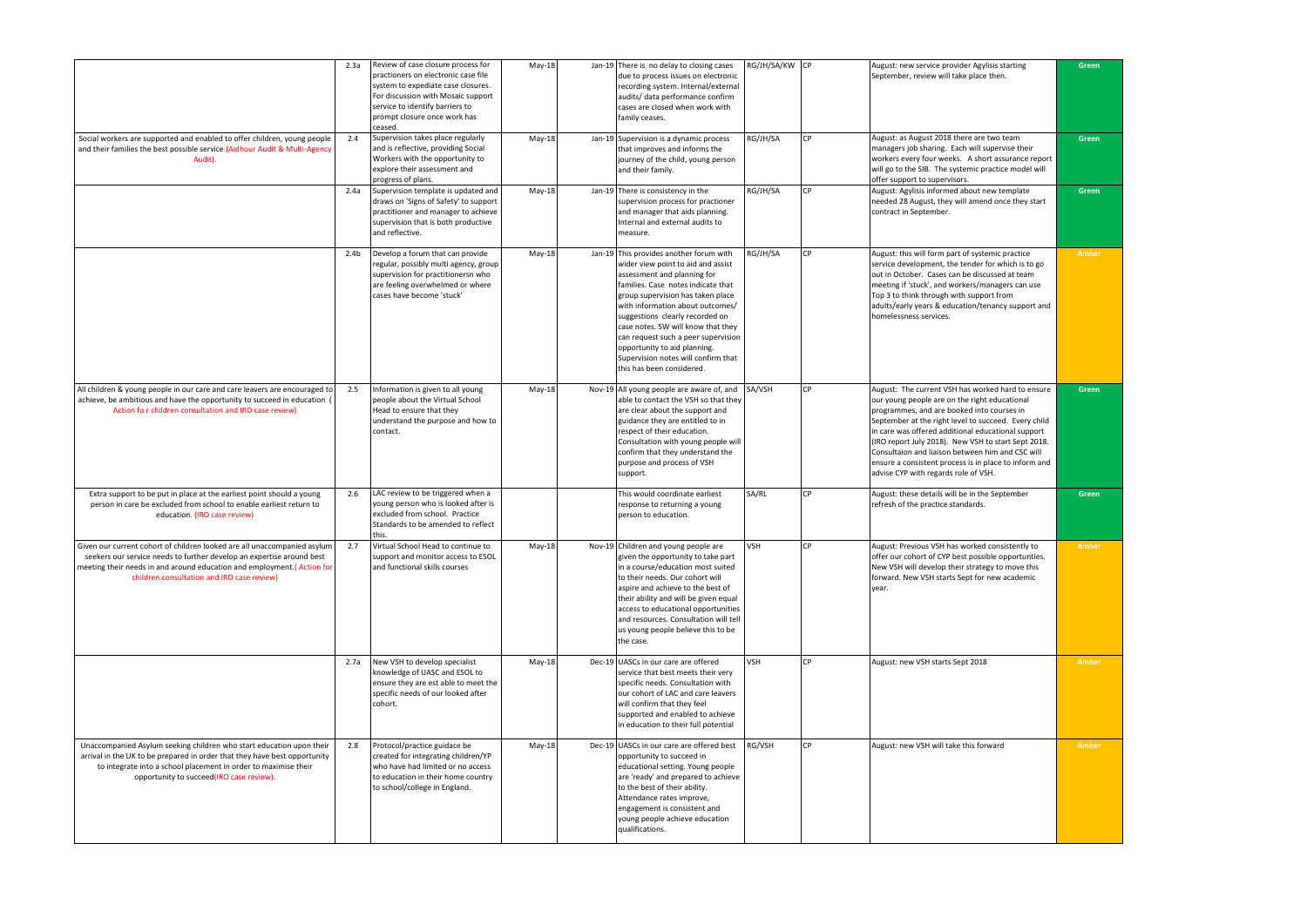| Support and advise UASC young people in our care in their asylum seeking<br>process (Action for children consultation & CiCC) | 2.9              | Upskill our workforce in better<br>understandidng the process and<br>procedure of claiming asylum<br>through LASC consultation/liaison<br>and attendance at training events.                                              | May-18   | Dec-19   We will confidently be able to<br>advise, support and advocate on<br>behalf of our young people to assist<br>and expediate the process where<br>possible. Internal and external<br>audits will confirm that timely and<br>linformed advice was offered or<br>signposted and consultation<br>process will confirm that young<br>people feel they are getting the<br>advice/support that they need. | RG/SA/J/ZD | August: all staff receive LASC (London Asylum<br>Seeking Consortium) monthly bulletins. A<br>comprehensive training offer for all staff will be in<br>place following tender, and this area of learning will<br>be included. Returning Service Manager will provide<br>a session on the asylum seeking process for staff the<br>first team meeting in October. | <b>Green</b> |
|-------------------------------------------------------------------------------------------------------------------------------|------------------|---------------------------------------------------------------------------------------------------------------------------------------------------------------------------------------------------------------------------|----------|------------------------------------------------------------------------------------------------------------------------------------------------------------------------------------------------------------------------------------------------------------------------------------------------------------------------------------------------------------------------------------------------------------|------------|----------------------------------------------------------------------------------------------------------------------------------------------------------------------------------------------------------------------------------------------------------------------------------------------------------------------------------------------------------------|--------------|
| Reduce numbers of placement moves/breakdowns for CLA(IRO case<br>review & Radicalisation and Modern Slavery Research)         | 2.9a             | Dedicated placements function<br>within a managing post be recruited<br>to within commisioning team - role<br>will involve reviewing expectations<br>of Independent Fostering Agencies<br>and minimum standards required. | $May-18$ | Dec-19 There will be a reduction in<br>placement breakdowns/changes of<br>placements. A cohort of specialist<br>and experienced foster carers will<br>be recruited who will enable better<br>matching with regards needs of our<br>children and young people.                                                                                                                                              | RG/SA/J/ZD | August: The advert for a new manger role to set up<br>the placement functions and design and implement<br>supporting processes will be out by 8 September.<br>This role will design in the resilience within the<br>commissioning team so that there is not a single<br>point of failure.                                                                      | Green        |
|                                                                                                                               | 2.9 <sub>b</sub> | Until City Placements officer post<br>recruited to, all placemtns to be<br>courced through Pan London<br>arrangment. Any neccesity to go<br>ourside of this needs senior<br>management agreement.                         | $May-18$ | Nov-18 As above                                                                                                                                                                                                                                                                                                                                                                                            | RG/SA/J/ZD | August: Service manager has authorised 2 new UASC<br>placements outside this framework in an emergency<br>in August, when there was no capacity in<br>commissioning to support the task. These<br>placements are to last no more than 4 weeks, due to<br>transfer to Croydon rota.                                                                             | Green        |

| <b>Priority 3: Independence, involvment &amp; choice.</b> We will co-produce<br>services with our children and young people and provide support and<br>resources so they can develop the independence and empowerment to<br>play an active role in their communities and excercise choice over their<br>services. |      |                                                                                                                                                                                             |          |                                                                                                                                                                                                                                                                                                                                                                      |               |           |                                                                                                                                                                                                                                                                                                                                                                                                                                          |                    |
|-------------------------------------------------------------------------------------------------------------------------------------------------------------------------------------------------------------------------------------------------------------------------------------------------------------------|------|---------------------------------------------------------------------------------------------------------------------------------------------------------------------------------------------|----------|----------------------------------------------------------------------------------------------------------------------------------------------------------------------------------------------------------------------------------------------------------------------------------------------------------------------------------------------------------------------|---------------|-----------|------------------------------------------------------------------------------------------------------------------------------------------------------------------------------------------------------------------------------------------------------------------------------------------------------------------------------------------------------------------------------------------------------------------------------------------|--------------------|
| Specific aim:                                                                                                                                                                                                                                                                                                     | Ref: | Action:                                                                                                                                                                                     | Start:   | End:   Measure/outcome:                                                                                                                                                                                                                                                                                                                                              | Lead officer: | DLT lead: | <b>Comments:</b>                                                                                                                                                                                                                                                                                                                                                                                                                         | <b>RAG status:</b> |
| All young people who are in our care will be consulted with and have their [3.1]<br>voices heard throughout all of their plans and reviews. (Ofsted & Aidhour)                                                                                                                                                    |      | Independent Reviewing Officer to<br>update CLA review document<br>template using CYPs own words to<br>better reflect thei wishes and<br>feelings                                            | $May-18$ | Nov-18 CYP will feel that reviews are a<br>meaningful and useful process that<br>they have a direct influence on their<br>lived experience. This will be<br>reflected throughout young<br>people's plans, and case files and<br>they will confirm to us, via<br>consultation process that this is<br>their experience.                                               | <b>RI</b>     | <b>CP</b> | August: IRO has updated CLA review document. The<br>minutes are now written and addressed directly to<br>the young people with photos sometimes included of<br>achievements and trips etc. The only time it's written<br>in third person is when child is very young.                                                                                                                                                                    | <b>Completed</b>   |
| Care leavers have pathway plans that reflect their journey and contain<br>their voice. These plans will be regularly reviewed and updated. (Aidhour)                                                                                                                                                              | 3.2  | Management sign off of the<br>Pathway Plan to be undertaken on<br>the basis that the plan has been<br>shared with the young person.<br>Practice Standards to be updated to<br>reflect this. | $May-18$ | Nov-18 Young people will feel a sense of<br>ownership of their Pathway plans<br>which will be dynamic and timely<br>tools that they are involved in<br>creating and progressing. Case<br>records/ pathway plans will state<br>specifically that the plan has been<br>shared with the young person and<br>their views have been incorporate<br>and their voice heard. | <b>RG</b>     | <b>CP</b> | August: returning service manager will update the<br>practice standards in September. Meanwhile, team<br>managers are not signing off plans unless they've<br>been shared with young people and contain their<br>views.                                                                                                                                                                                                                  | <b>Imber</b>       |
|                                                                                                                                                                                                                                                                                                                   | 3.2a | Social workers have performance<br>development objectives specifically<br>linked to requirements and<br>timescales for statutory tasks as<br>defined in the practice standards.             | $May-18$ | Nov-18 Pathway plans will be completed<br>regularly within prescribed<br>timescales and as such will be<br>reflective of young people's current<br>lives. Internal/external audits will<br>confirm that plans have been<br>undertaken within timescales.<br>Failure to do so may result in<br>perfomance management.                                                 | <b>RG</b>     | <b>CP</b> | August: Social Workers Performace development<br>Appraisal frameworks now have specific outcomes<br>linked to adhering to statutory<br>timescales/requirements of assessments, plans and<br>reviews. Pathway plans were completed on time in<br>half of cases last financial year. Agylisis have been<br>asked to rectify Mosaic to ensure that there is no<br>moving of start dates. Performance management is<br>being used as needed. | <b>Green</b>       |
| All young people in care and care leavers know about our pledge to them<br>and that it reflects what is important and meaningful to them. (Action of<br>Children consultation)                                                                                                                                    | 3.3  | Our pledge is reviewed and updated<br>in consultation with Children in Care<br>Council.                                                                                                     | $May-18$ | Nov-18 Our pledge to young people in our<br>care contains things that are<br>important to them and guides our<br>service delivery accordingly. Young<br>people will confirm to us that they<br>feel consulted with and listened to                                                                                                                                   | RG/RdP        | l CP      | August: the CiCC reviewed the Pledge in August and<br>pledge now needs to be amended with their wishes<br>and feelings.                                                                                                                                                                                                                                                                                                                  | <b>Green</b>       |
|                                                                                                                                                                                                                                                                                                                   | 3.3a | Social workers ensure that all CYP in<br>care and care leavers are informed<br>and understand what the pledge is<br>and how it relates to them.                                             | $May-18$ | Nov-18 All CYP in care and care leavers are<br>Informed and understand what our<br>pledge means to them. External<br>consultaiton will confirm this.                                                                                                                                                                                                                 | RG/SA/JH      | l CP      | August: SWs are awre of and promote the current<br>pledge. The IRO has confirmed this in every case<br>(see July report). When it is reviewed and updated,<br>each SW will be expected to share and discuss with<br>their allocated CYP.                                                                                                                                                                                                 | <b>Green</b>       |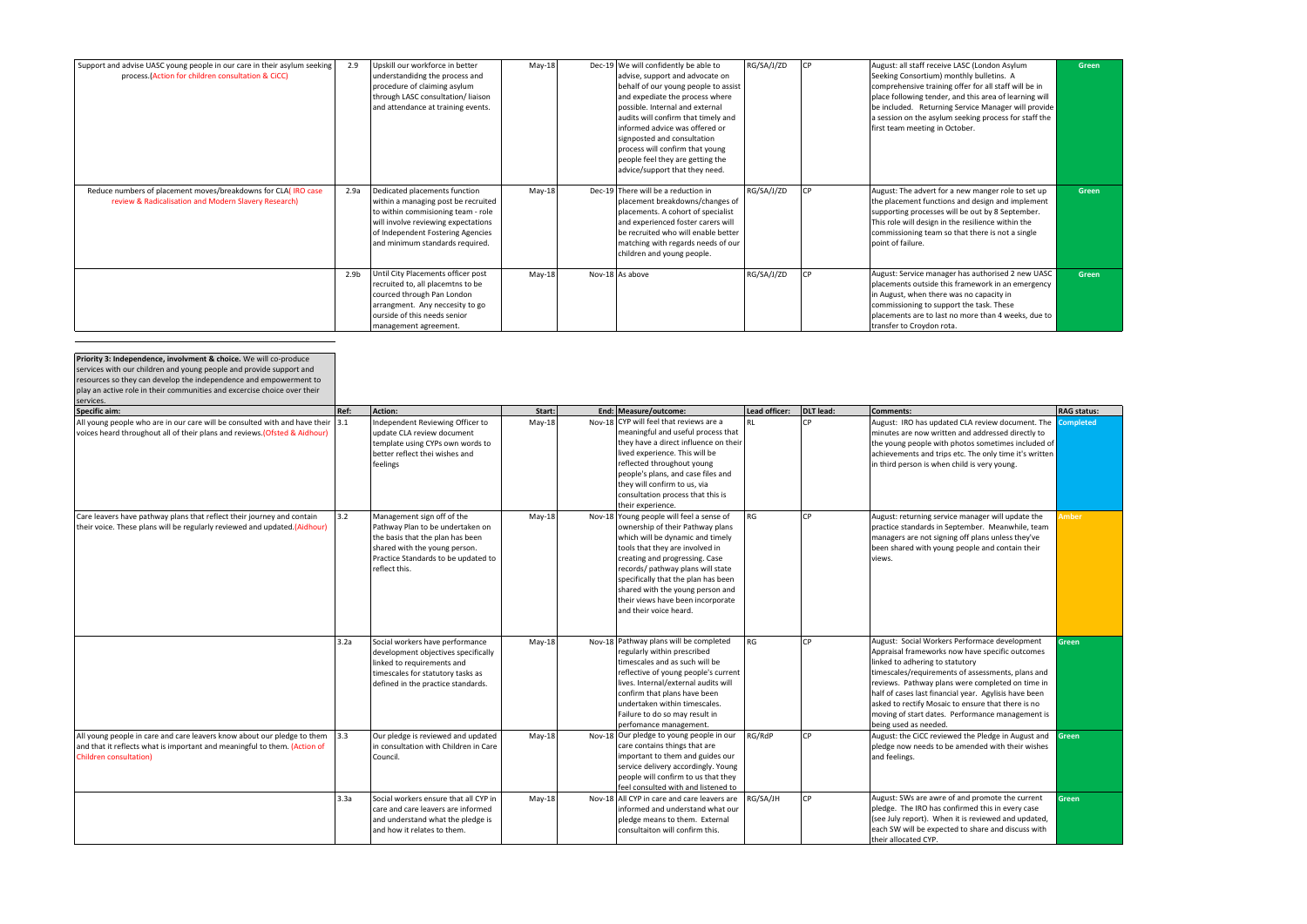| Young people in care and care leavers know, what they are entitled to and 3.4<br>how to contact us and share their views/feecback on the service they<br>receive (Action for Children consultation) |      | Improve our communication<br>channels to our young people so<br>that they are aware of what is<br>available to them and it is easier for<br>them to contribute to consultations                                    | $May-18$ | Dec-19 Young people are active and vocal<br>in contributing a view as to how<br>services are structured and<br>managed for them within the<br>apporpiate guidelines. Annual<br>consultation will confirm that young<br>people feel consulted with and<br>listened to. Internal and external<br>audits will evidence how young<br>people are consulted with and what<br>difference this has made. | RG/RdeP    | l CP | August: views are formally gained at CiCC reviews.<br>The review forms were redesigned by the IRO, to<br>make them more accessible. A new young person<br>friendly online tool wll be in place by December 2018<br>(IRO report July 2018). In addition, our young<br>people are co-producing our info for care leavers at<br>October CiCC. Updated entitlement sheet following<br>October CiCC will be shared with YP on their<br>facebook group and link via Whatsapp. | <b>Green</b> |
|-----------------------------------------------------------------------------------------------------------------------------------------------------------------------------------------------------|------|--------------------------------------------------------------------------------------------------------------------------------------------------------------------------------------------------------------------|----------|--------------------------------------------------------------------------------------------------------------------------------------------------------------------------------------------------------------------------------------------------------------------------------------------------------------------------------------------------------------------------------------------------|------------|------|-------------------------------------------------------------------------------------------------------------------------------------------------------------------------------------------------------------------------------------------------------------------------------------------------------------------------------------------------------------------------------------------------------------------------------------------------------------------------|--------------|
|                                                                                                                                                                                                     | 3.4a | Work with the SPICE team to<br>consider if we can use time credits<br>to encourage participation and<br>create an asset based appropach to<br>co-produvction.                                                      | $May-18$ | Nov-18 Young people are rewarded for<br>Itheir contribution to how their<br>services are designed and managed<br>Independent consultation wil<br>confirm this.                                                                                                                                                                                                                                   | RG/RdeP    | l CP | August: Young people already gain SPICE credits for Green<br>participation. Our young people, on the whole, do<br>Inot use them as the activities are not near their<br>homes. Service manager to review with Rose De<br>Paetzon to look at options that are activity based<br>and accessible.                                                                                                                                                                          |              |
| To have a Corporate Parenting Strategy that is relevant and reflects the<br>needs, wants and aspirations of our looked after cohort (CYPP 2018 -<br>2021)                                           | 3.5  | In consultation with CYP who are<br>looked after and care leavers we will<br>review, renew and co-produce our<br>Corporate Parenting strategy to<br>ensure it is relevant and continues<br>to reflect their needs. | $May-18$ | Nov-18 Our Corporate Parenting Strategy<br>will be refreshed with input and co-<br>production from our CLA and care<br>leavers. Young people will have a<br>voice in the care and corporate<br>parenting they receive.                                                                                                                                                                           | RG/RL/RdeP |      | August: IRO has updated CLA review document. The Green<br>minutes are now written and addressed directly to<br>the young people with photos sometimes included of<br>achievements and trips etc. The only time it's written<br>in third person is when child is very young.                                                                                                                                                                                             |              |
| To utilise our CiCC to offer our children the opportunity to gain experience 3.6<br>that will assist with independence and employment. (CYPP 2018 - 2021)                                           |      | Deliver a regional Children in Care<br>Council on behalf of London                                                                                                                                                 | $May-18$ | Raise aspiration and ambition of our RG/RdP<br>young people who are involved in<br>the CiCC - provide them with<br>opportunities and experience.                                                                                                                                                                                                                                                 |            |      | August. The Regional CiCC is up and running.                                                                                                                                                                                                                                                                                                                                                                                                                            | Green        |

| Priority 4: Health and Wellbeing - Our children enjoy good health and<br>wellbeing.<br>Specific aim:                                                                              | Ref:             | d<br>Action:                                                                                                                                                                  | Start:   | End: Measure/outcome:                                                                                                                                                                                                            | Lead officer: | DLT lead: | Comments:                                                                                                                                                                                                                                                                                                                                                                                                             | RAG status:  |
|-----------------------------------------------------------------------------------------------------------------------------------------------------------------------------------|------------------|-------------------------------------------------------------------------------------------------------------------------------------------------------------------------------|----------|----------------------------------------------------------------------------------------------------------------------------------------------------------------------------------------------------------------------------------|---------------|-----------|-----------------------------------------------------------------------------------------------------------------------------------------------------------------------------------------------------------------------------------------------------------------------------------------------------------------------------------------------------------------------------------------------------------------------|--------------|
| All children and young people within our care will have regular medicals<br>and up to date medical information on their files.(2017/18 SIP)                                       | 4.1              | All medicals will take place within<br>statutory timescales and CLA<br>medical reports will be received<br>within 2 weeks of the appointment.                                 | $Mav-18$ | Nov-18 Whittington Health to provide an<br>ongoing review of this every<br>quarter. Manangement<br>oversight/liaison with CLA<br>safeguarding nurse will monitor.                                                                | RG/JH/SA      | <b>CP</b> | August: bookings are made in good time by our<br>admin support. Since April 2018, all medicals were<br>on time. Service manager will add checking the<br>report is received and uploaded as a new admin<br>function.                                                                                                                                                                                                  | Green        |
| All children and young people within our care will have individual and up<br>to date health histories that will inform their medical care should they<br>move areas(2017/18 SIP)  | 4.2              | Social Workers to ensure that all<br>young people have personal health<br>histories and encourage young<br>people and medical personnel to<br>use.                            | $May-18$ | Nov-18 Young people will have health<br>records that are detailed and<br>individualised to them which they<br>can take to wherever they are<br>living. Audit by designated CLA<br>nurse to take place.                           | RG/JH/SA      | <b>CP</b> | August: every care leaver has their health history.<br>Returning service manager is booked to see the CLA<br>safeguarding nurse at start of September so she can<br>run an audit on a quarterly basis as part of our work<br>plan.                                                                                                                                                                                    | <b>Green</b> |
|                                                                                                                                                                                   | 4.2a             | Explanatory notes to be provided for<br>each young person, in their first<br>language as to what health history is<br>for.                                                    | $May-18$ | Nov-18 Young people understand the<br>purpose of the health history and<br>use them appropriately. Audit by<br>CLA nurse to take place.                                                                                          | RG/JH/SA      | l CP      | June 2018: Explanatory notes have been produced<br>by health and are held by CSC admin. A copy will be<br>translated into CYPs language when health histories<br>are issued.                                                                                                                                                                                                                                          | Green        |
|                                                                                                                                                                                   | 4.2 <sub>b</sub> | GPs and Practice Nurses to routinely<br>use the health histories and enter all<br>relevant informaton at each<br>appointment.                                                 | $May-18$ | Jan-19   Medical personnel will complete<br>routinely ensuring young people<br>have detailed health histories. Audit<br>by CLA nurse to take place.                                                                              | RG/JH/SA      | <b>CP</b> | June 2018: Stickers have been produced explaining<br>to professionals the purpose and process to be used<br>with health histories. Existing records are being<br>updated and all new records have note added.                                                                                                                                                                                                         | <b>Green</b> |
| All children and young people in our care and care leavers to be<br>encouraged to engage with an independent mentor who can advocate on<br>their behalf if required(2017/18 SIP). | 4.3              | All CYP to be offered a mentor<br>through Action for Children and if<br>they wish to take up the option<br>introductions to be made by<br>allocated SW.                       | $May-18$ | Jan-19 Young people will feel more secure<br>and listened to knowing that they<br>can utilise an independent advocacy<br>service. There will be evidence of<br>ladvocate involvement in CLA review<br>reports and pathway plans. | RG/JH/SA      | l CP      | August: SWs offer every young person a mentor.<br>The IRO ensures that every Child in Care is offered an<br>independent mentor/advocate. This is evidenced in<br>her IRO report (July 2018). In addition to this<br>assurance, she will also track this in between<br>reviews. A short assurance report will be written for<br>over 18 care leavers.                                                                  | Green        |
| Care Leavers to have at least one trusted friend or adult they can talk to<br>(Action of Children annual consultation)                                                            | 4.4              | Social Workers to link young people<br>with refugee groups and care<br>leavers groups providing them with<br>the opportunity to make and sustain<br>meaningful relationships. | $May-18$ | Jan-19 Young people will have the<br>opportunity for wider social<br>interactio and leading to increased<br>opportunities and self esteem.<br>Pathway plans will evidence this.                                                  | RG/SA/JH      | <b>CP</b> | August: SWs aim to link every young person with a<br>refugee organisation, the IRO monitors this in every<br>CiC reviews (evidenced in July report). Our young<br>people are well engaged with community, refugee<br>and faith groups and the opportunity is there for<br>lasting friendships. A short quality assurance report<br>to evidence this element for care leavers over 18,<br>following the annual audit). | Green        |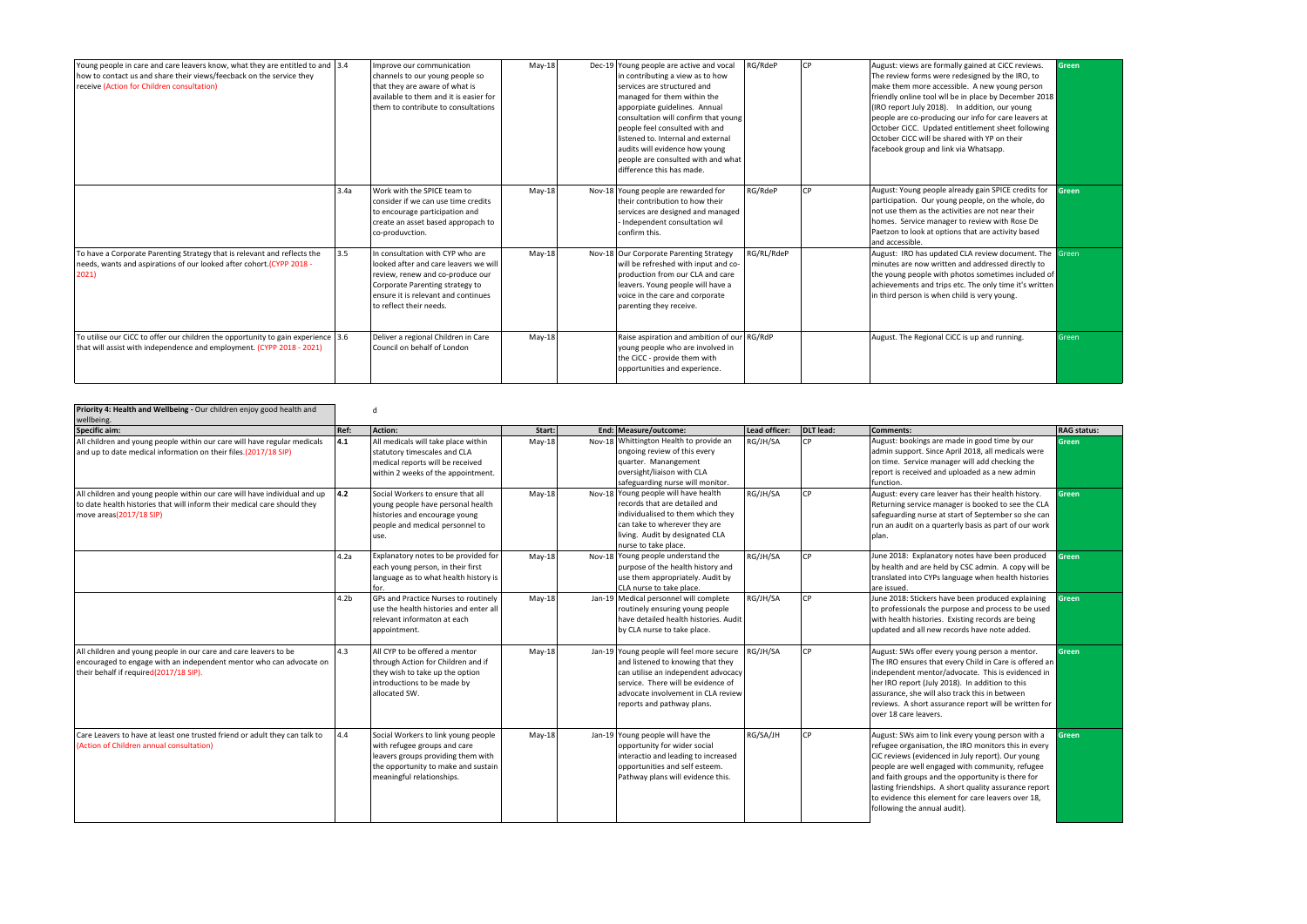| Care leavers have the opportunity to become or link with a peer<br>mentor. (Action of children consultation & 2017/18 SIP) | 4.5 | Discussion with commissioning re<br>sourcing an appropriate organisation<br>to develop peer mentoring<br>programme for care leavers in the<br>City of London. | $May-18$ | Jan-19 Young people will be able to<br>support and assist one another -<br>develping confidence and self<br>esteem. Case records/pathway<br>plans will evidence this.                                                                                                                                           | RG/MP | August: the returning service manager has booked in <b>Amber</b><br>a meeting with commissioning on 18 September.                                                                                                                                                                                                                                                                                                                                                                                                  |      |
|----------------------------------------------------------------------------------------------------------------------------|-----|---------------------------------------------------------------------------------------------------------------------------------------------------------------|----------|-----------------------------------------------------------------------------------------------------------------------------------------------------------------------------------------------------------------------------------------------------------------------------------------------------------------|-------|--------------------------------------------------------------------------------------------------------------------------------------------------------------------------------------------------------------------------------------------------------------------------------------------------------------------------------------------------------------------------------------------------------------------------------------------------------------------------------------------------------------------|------|
| Improve our understanding of the cultural practices and lifestyles of the<br>voung people in our care. (IRO case review)   | 4.6 | Work and consult with relevant<br>community organisations to improve<br>our knowledge and understanding of<br>our young people.                               | May-18   | Jan-19 Greater understanding of the young RG/JH/SA<br>people we work with will enable us<br>to offer them a more personlised<br>service. Management oversight will<br>confirm that this is considered.<br>Independent consultation will<br>confirm young people are satisfied<br>with the service they recieve. |       | August: SWs are good at seeking to understand the<br>culture of the young person from listening to them.<br>Incoming service manager needs to take this action<br>forward with the Refugee Council, and has asked for<br>staff to attend the cultural awareness training with<br>the CHSCB this term. This work is particularly urgent<br>as the social work and early help work frontline<br>practitioners are all white, and do not reflect the<br>wide variation in cultural practices of our service<br>users. | mber |

## **Priority 5: improvements following from the July 2016 OFSTED**

| The experiences and progress of children who need help and protection                                                                                                                                                                                                                                                                                   |      |                                                                                                                                                                                                                                                             |          |                |                                                                                                                                                                                                                                         |               |            |                                                                                                                                          |              |
|---------------------------------------------------------------------------------------------------------------------------------------------------------------------------------------------------------------------------------------------------------------------------------------------------------------------------------------------------------|------|-------------------------------------------------------------------------------------------------------------------------------------------------------------------------------------------------------------------------------------------------------------|----------|----------------|-----------------------------------------------------------------------------------------------------------------------------------------------------------------------------------------------------------------------------------------|---------------|------------|------------------------------------------------------------------------------------------------------------------------------------------|--------------|
| Recommendations:                                                                                                                                                                                                                                                                                                                                        | Ref: | <b>Action:</b>                                                                                                                                                                                                                                              | Start:   |                | End date Measure/outcome:                                                                                                                                                                                                               | Lead officer: | DLT lead:  | Comments:                                                                                                                                | RAG status:  |
| Ofsted recommendation 1: Further improve the quality and consistency<br>of written plans for children, including early help plans, child in need<br>plans, personal education plans and pathway plans. These should be<br>clear and simple, fully integrate the views of children and young people<br>and clearly state what is to be achieved by when. |      | Review and revise layout of Early<br>Help plans in partnership with Multi-<br>Agency Practitioner Forum (MAPF)                                                                                                                                              | $Jan-17$ | Dec-19         | 1) Written plans for children are<br>consistently SMART<br>2) Children and young people's<br>views are incorporated<br>3) Annual quality assurance audits<br>of all cases confirm that actions on<br>written plans have timescales, are | l RG          | I CP       | August - This has been taken to EH subgroup to<br>scope potential for consolidating a different planning<br>frameworkto be led by CHSCB. | <b>Green</b> |
|                                                                                                                                                                                                                                                                                                                                                         | 1.2  | Refresher training to take place re<br>SMART planning, ensuring plans<br>consistently have clear, measurable<br>outcomes that are child focused and<br>measurable thereby better<br>supporting monitoring and<br>evidencing progress (Aidhour Audit<br>1.20 | Apr-18   | Jun-18 $\vert$ |                                                                                                                                                                                                                                         | RG/SA         | LCP        | August: training is in place for social workers and<br>managers together on September 19th.                                              | <b>Green</b> |
|                                                                                                                                                                                                                                                                                                                                                         | 1.3  | Audit of all plans (CIN, CP, CLA,<br>Pathway Plans, PEPs) to ensure that<br>they are consistently SMART with<br>I clear outcomes that are child<br>focused and integrate CYPs views (as<br>above Aidhour Audit 4.20)                                        | Apr-18   | $Jan-19$       | achievable and reflect the voice of<br>the child                                                                                                                                                                                        | RG            | <b>ICP</b> | August: Audit will review in November, and report<br>reviewed in January 2019.                                                           | <b>Amber</b> |

| The experiences and progress of children who need help and protection                                                                                                                                                                                                       |      |                                                                                                                                                                                                                                           |          |          |                                                                                                                                                                                                                                                                           |               |            |                                                                                                                                                                                                                                                                                                                                                        |              |
|-----------------------------------------------------------------------------------------------------------------------------------------------------------------------------------------------------------------------------------------------------------------------------|------|-------------------------------------------------------------------------------------------------------------------------------------------------------------------------------------------------------------------------------------------|----------|----------|---------------------------------------------------------------------------------------------------------------------------------------------------------------------------------------------------------------------------------------------------------------------------|---------------|------------|--------------------------------------------------------------------------------------------------------------------------------------------------------------------------------------------------------------------------------------------------------------------------------------------------------------------------------------------------------|--------------|
| <b>Recommendations:</b>                                                                                                                                                                                                                                                     | Ref: | Action:                                                                                                                                                                                                                                   | Start:   |          | End date Measure/outcome:                                                                                                                                                                                                                                                 | Lead officer: | DLT lead:  | Comments:                                                                                                                                                                                                                                                                                                                                              | RAG status:  |
| Ofsted recommendation 2: When families disengage from services and<br>the threshold is not met to excalate the case further, ensure that any<br>ongoing work is purposeful and that case records clearly evidence<br>manager's rationale for ceasing or continuing support. | 2.1  | If case continues, review and revise<br>the plan with clear timescales with a<br>further review at no later than 3<br>months to determine case<br>status. This stayed in becauyse<br><b>AIDHOUR audit identified some</b><br>drift (4.18) | $May-18$ | $Jan-19$ | Short assurance report on drift.                                                                                                                                                                                                                                          |               | l CP.      | August: returning service manager will review with<br>team managers at their next supervision and keep<br>this as a topic for all 121s going forward. Service<br>manager to write a short assurance report by Jan<br>taking into account audit.                                                                                                        | <b>Imber</b> |
|                                                                                                                                                                                                                                                                             | 2.2  | Ensure that an up-to-date<br>chronology is on file and has been<br>reviewed by the Team Manager as<br>part of the sign off process (RG to<br>lead) This stayed in as chronologies<br>not regularly updated.                               | May-18   |          | Jan-19 1) No drift on cases<br>[2] Chronologies are updated every 3  <br>months.                                                                                                                                                                                          | <b>RG</b>     | <b>ICP</b> | August: returning service manager has put this topic<br>in the new weekly management meetings with the<br>new job share trial. Service manager will bring this<br>to the team in team meeting on 5 September, to<br>help link to avoiding drift. Topic to be on every 121<br>with social workers and team managers until this<br>practice is embedded. | <b>Imber</b> |
|                                                                                                                                                                                                                                                                             | 2.3  | November audits to review evidence<br>that the plan is updated to reflect<br>continuation of work and plan meets<br>requirements as set out above. To<br>review 2.1 and 2.2.                                                              | May-18   |          | Jan-19 $ 1$ ) Measure compliance through<br>audits and supervision                                                                                                                                                                                                        | <b>PD</b>     | <b>ICP</b> | August: as above                                                                                                                                                                                                                                                                                                                                       | Amber        |
| Research on neglect linked to affluence draws on practioner experince and 3.1<br>identifies strategies and practice methods to address non engagment from<br>these families                                                                                                 |      | Following findings of Affluence and<br>Neglect research, reflective group<br>supervision to take place with<br>practitioners to /consider issues<br>raised and identify areas for<br>development.                                         | $May-18$ |          | Jan-19 Audit of Cases will clearly show that RG<br>practitioners have been able to<br>consider issues specific to engaging<br>with this group thereby increasing<br>the liklihood of successful<br>engagement and intervention<br>leading to better outcomes for<br>C&YP. |               | ICP.       | August: interim supervisor ran a group session to<br>look at the research. Areas for development listed<br>above.                                                                                                                                                                                                                                      | <b>Green</b> |